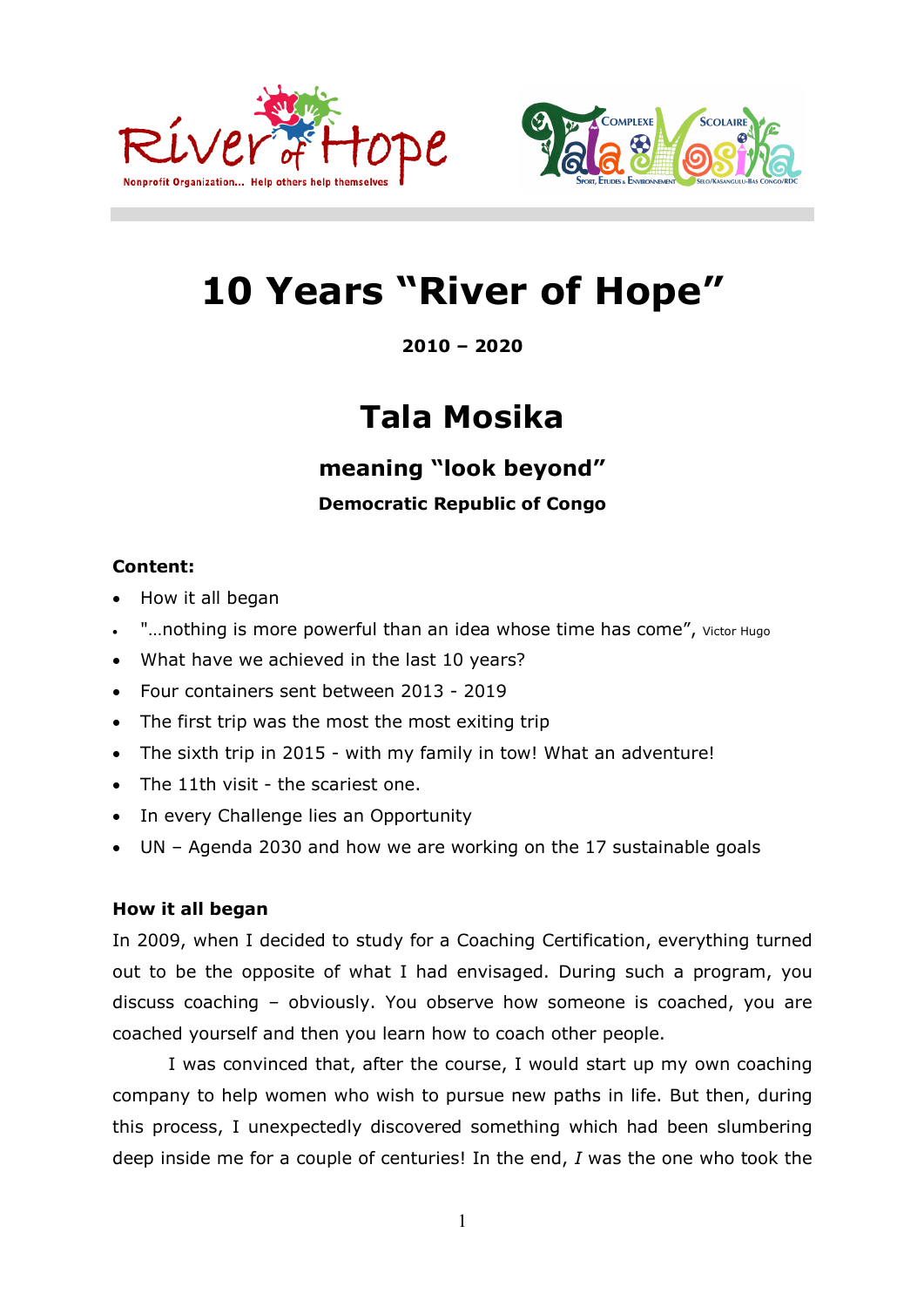different path! There it was - all so clear. I wanted to build a school somewhere in the world and name the project "River of Hope". The name my father-in-law, Dr. Nathaniel Doron, assigned to *his* biography.

Nathaniel was born in Belgium in 1936. During the Second World War. He was separated from his parents. To escape deportation, he was hidden by a Catholic family on the outskirts of Brussels. At the age of thirteen he emigrated to Israel where he spent almost ten years living in a Kibbutz and serving in the Israeli Army. He studied agriculture and Human Resources and became a UN Official and Diplomat. He dedicated his life to fighting poverty, famine and AIDS across the globe. With relentless devotion he touched the lives of thousands, if not millions, of children and adults in the most deprived parts of Africa, Asia and Latin America.

Nathaniel did not win his one final battle against cancer. But he went in peace, leaving an inspiring legacy behind, one to be cherished, and brought forth into the light of day.

His *opus* was the spark that gave birth to my 'River of Hope'. He continues to inspire us with his smile, compassion and devotion to making this world a better place, one small step at a time. We will follow in his footsteps and continue the work we started together. Godspeed, dear Nathaniel!

For my idea to create a non-profit organization, I needed three people. For me it was clear that I would ask Jake who was my husband at the time and my dad to join me. The reason was, that I needed a chance to do my own thing, since I saw it quite clearly and wanted to implement my own personal approach. Thus, I created a document which stated the purpose of the project: "To build a school to assist needy and willing communities, and other target groups, to help themselves and others to improve their standard of living for future generations."

My father asked me: "How will you find such a project?" and I replied: "The project will find me".

Jake asked me: "To help others you will need money. Where is it coming from?" I told him: "Listen, if the idea is sound, I will find people to support my cause."

Well you can imagine how these two men looked at me when they heard the answers to their so legitimate questions! Their facial expressions were priceless. Nevertheless, they agreed to sign, and the idea was born.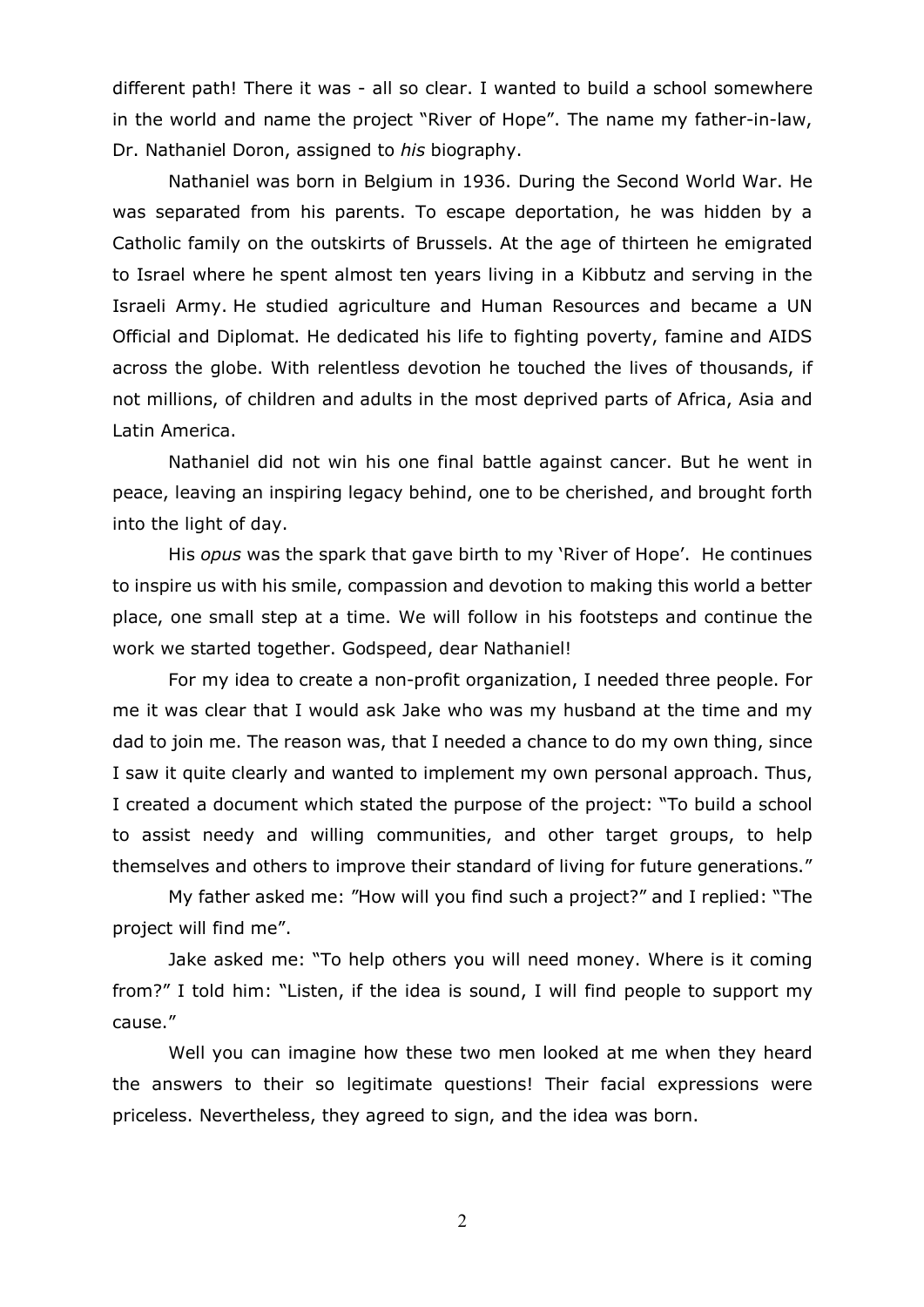One week later we had already created a tax-exempt, non-profit-making association with no project and no money! But hey, what is there to lose? At worst, a blow to your ego when it does not work out as planned. But then…

#### **"…nothing is more powerful than an idea whose time has come"**

#### **Victor Hugo**

Now is the time to tell you why I waited until the project found me. The purpose of our organization was clear and thus it was important that I found people with a vision. I needed to gather together associates whom I could trust and who had enough influence to be locally active without me being present all the time. I would never go anywhere in the world telling people that they needed my help. Since I was not a specialist in the field, it would have been simply arrogant. I grew into my new position and became a specialist over the years in learning by doing. So yes, I believe that, if the time is ripe, the universe does the rest. You just need to be open and aware when the moment has arrived.

I was wondering how to make sure that people would know that River of Hope existed. So, I organized a flea-market to help a friend raise 500 Francs. She lives in the Guyamie Indian Reserve in Costa Rica and needed to fix the roof of their school. My new organization was ideal for such a project. During that fleamarket, a Congolese lady who lives in my town and who had also rented a table to sell her stuff, approached me. She said that she needed someone active like me to help her brother who was a football coach in the Congo. He had been nurturing the idea for a project for 10 years. He wanted to get the kids off the streets in the outskirts of Kinshasa by enticing them with football. I told her that we had just started and had no money but that we could look into it. I told her to speak to her brother to see if he would agree to the fact that we would be starting from zero with no money. We would have to build the project up together. He agreed. Who would have thought that one day these people would stab me in the back? But I mustn't jump the gun!

After we decided to kick-off the project in the Congo, I spoke to my son's football coach about my project and he helped me to collect amongst the football club over ten cubic meters of football gear – simply staggering! Joey was so proud to help collect football material but my then nine-year-old son just had one question for me: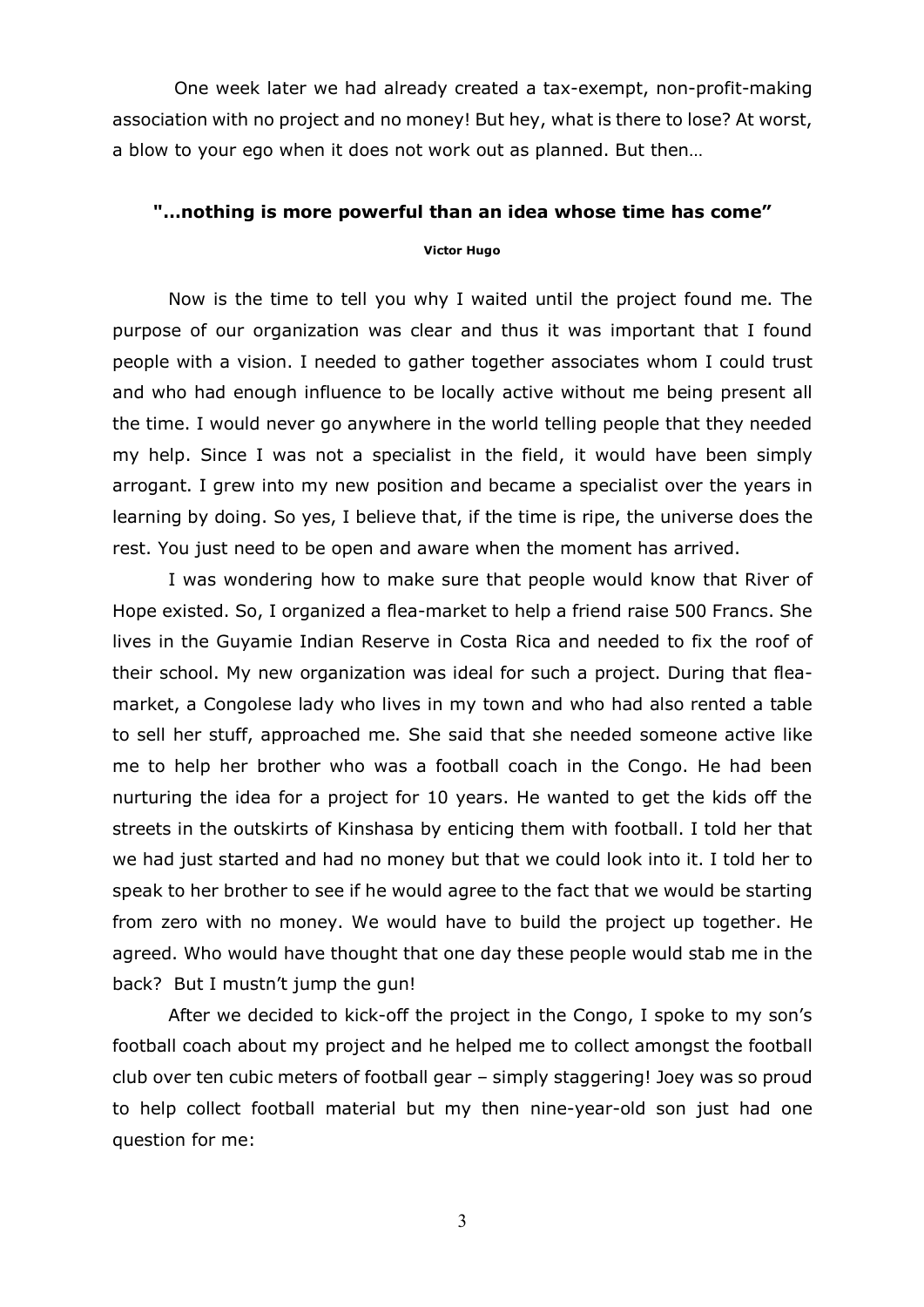"Mum, how can you start a football school when you don't even know the rules of the game or have no eye-ball coordination?"

"Well, my son, I am not planning on playing football myself! I wish to set up a school so that kids get the chance to play - just like you do."

In May 2010, without a cent and two suitcases filled with forty-six kilos of football material, I flew to Kinshasa for the first time. Now, I have been to the Congo eleven times in all. But without any doubt, the first was the most exciting, the sixth trip with my family the proudest and the eleventh trip the scariest one of all. But I shall come to that a bit later.

Jake supported me all the way with my project and my parents looked after the kids while I was gone. I felt in my element. This was my project, my island and my way of charging the batteries. Daily routine had been getting to me and I kept asking myself, "Well? Is that all I can expect from life?"

I had always travelled far and wide until I began a family at the age of thirty. But don't get me wrong. I loved to be a fully devoted mum and a spouse, working part time, but the kick was missing. I needed to be in another place where I could have another role, go away, and a change of scenery whilst knowing that my family was being taken care of. Even though Jake supported me, he was a bit scared of me going to the Congo. He even called the project manager and told him: "Listen, I am ok that my wife is going to Kinshasa, but please take care of her, protect her and make sure she comes back exactly in the state that I sent her. She is a mum and my wife and we need her back here. Also, if she is thinking of going on an adventure trip by herself, you either stop her going - or you go with her."

I felt touched by his care and by the fact that he had taken the trouble to call them. For my part, the excitement overpowered all the doubts, worries and the fear of the unknown. I just wanted to dive in at the deep end.

#### **What have we achieved in the last 10 years?**

The first two years we were in Sanga Mamba and were able to use the football field of the Salesian Sisters at Don Bosco. In December 2012, we purchased four acres of land in Selo, Kasangulu, Bas Congo, about sixty kilometers outside Kinshasa on the N1, the main street between the capital and Matadi, the harbor. We named our center "Tala Mosika" (Look Beyond). In the spring of 2013, we were able to start construction straight away, thanks to all the sponsors and foundations. It is hard to believe that in the fall of 2015, in just under two-and-a-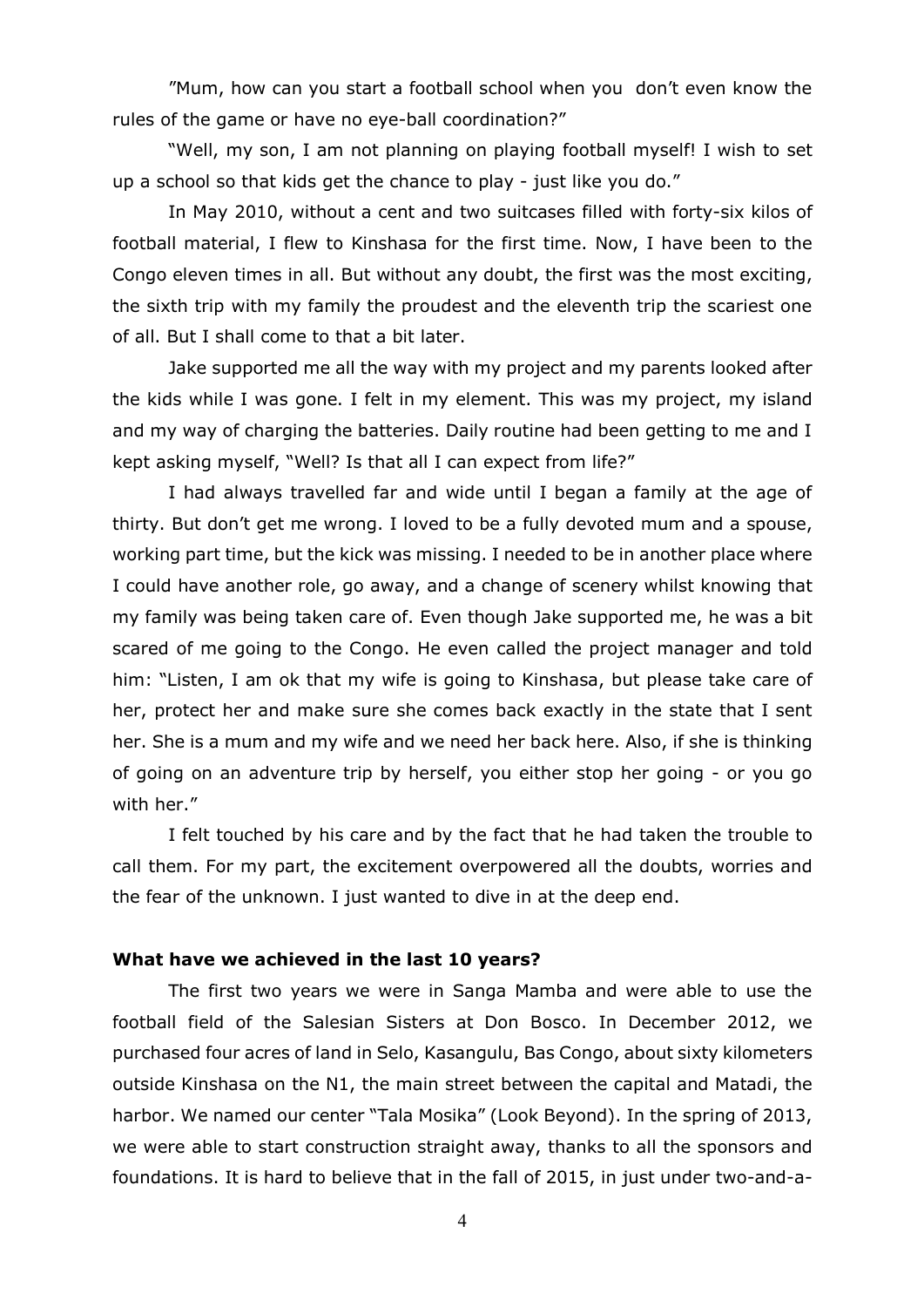half years, we inaugurated our seventh building and two converted containers. We had set up an elementary and secondary school for over 330 children who make their way to school across the fields from the surrounding villages. A safe path to school replaced the six-kilometer walk along this deadly road - the N1 - where many accidents had happened previously. We have boarding facilities for the girls and boys, and dormitories for the staff - since all our teachers come from the capital and stay with us during the week. For any visitors, we offer two rooms, and we have a big kitchen and dining room for over 100 people, a health center, a residence for the project coordinator, who lives on site with his family and a FIFA-sized football pitch for our football school. Our center has solar power and running water and agriculture. The goal was to make this center as autonomous as possible. We are still working on it. A significant achievement is that our first five students completed twelve years of school and passed the state high school diploma in the year of the Corona virus, where they prepared themselves online at our center with the online program offered by the state. We planted over one thousand trees together with the students and the people from the village. This has changed the ecosystem of the area which had experienced deforestation during the last thirty years.

We have achieved a lot in the last ten years despite progress being very gradual. Of course, we still have a lot planned now the infrastructure is more or less in place. We aim to stimulate the local economy with a micro-economic approach in order to achieve sustainability. Development clearly requires a lot of patience and time, training and frequent discussions with the local people. With our help, they need to become partners in their own development in order to free themselves from the cycle of poverty.

#### **Four containers sent with the support of family and friends**

Between 2013-2019 we sent four containers from Switzerland to the Congo and converted them into a shop, snack-bar and storage areas. Every time it was quite an adventure. First of all, I was looking for a secondhand, twenty-foot seacontainer and we always found a place to put it so we could fill it over a period of one month or so. While my son spread the word amongst his football friends for second hand equipment, I contacted the football clubs in the region. We even got the official national dress of the Liechtenstein Team - we really are the best dressed football team in the Congo. Noa on, the other hand, rummaged around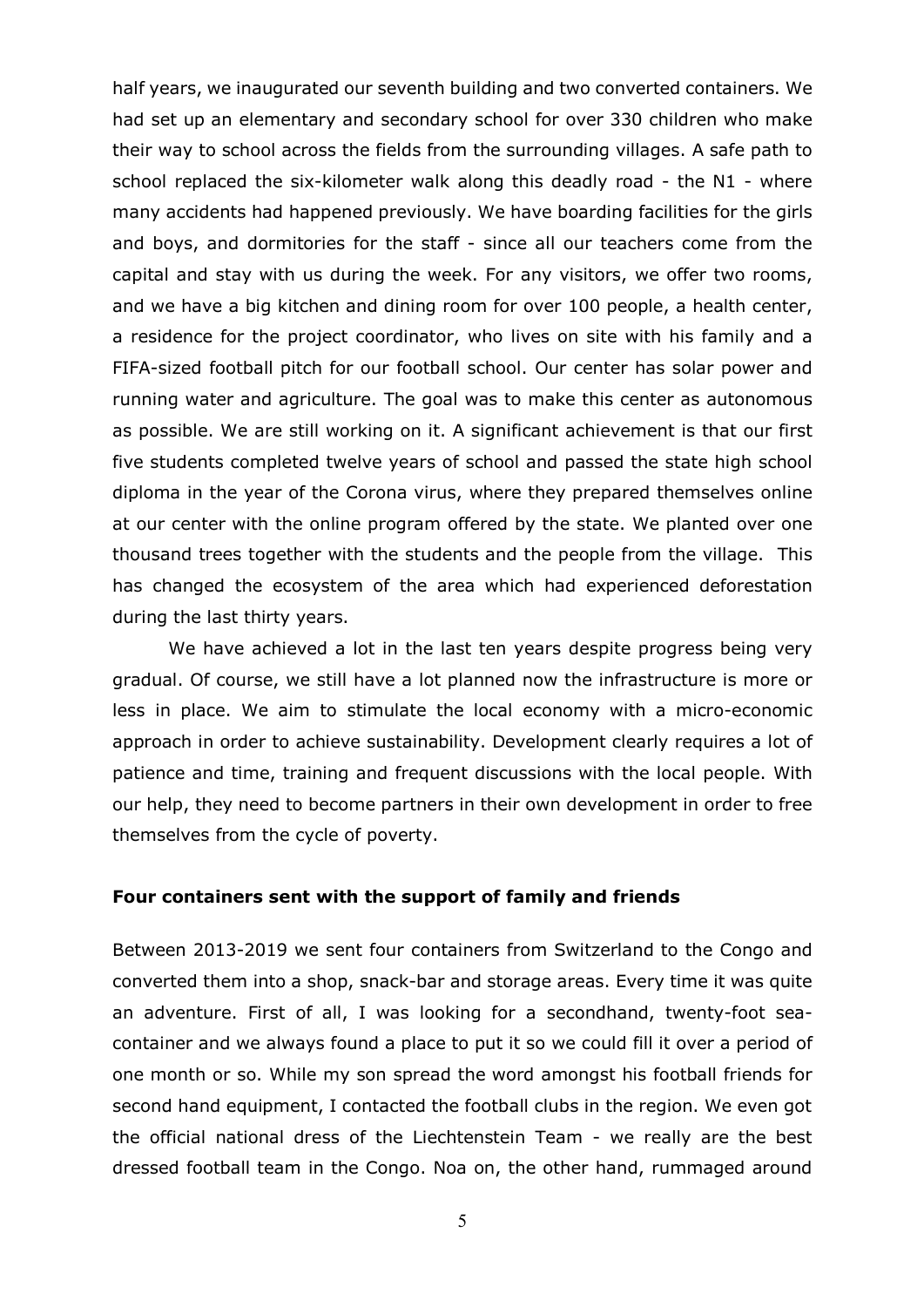for girly stuff like dresses, scarves, shoes, jewelry and toys. They both helped me to pack boxes and – with the help of friends - to fill up the container. The most valuable container was undoubtedly the final one. With the help of our team, we loaded the container in the ice-cold, snowy landscape of the parking lot belonging a company. They were the sponsors of over 60 solar panels for our center. Firstly, they prepared the packaging and the material near my house, which then had to be transported by bus to the container. The only challenge we had were the four football goal-posts which were delivered fully assembled instead of packed up as ordered. Thanks to a good friend with a cool head who assisted me in dismantling them and packing them into the container. Unbelievable how much we packed into one container. The Liechtenstein soccer national dress, loads of sports material, solar panels, metal cupboards, chairs and much more besides. It left Switzerland on 29 January 2019 at 8.00 am and reached its final destination at the center of Tala Mosika on 17 April 2019 at 5.20 am - one month later than planned. Often, we had no idea where the container was, due to wars, weather conditions or corruption, which left me the legacy of many sleepless nights. Every time I swore to myself that never again would I ship a container. The responsibility I felt towards all the donors was often more than my poor brain could take - even though the container was insured. But once more, even the fourth container arrived without anything being stolen or broken during the journey. If all went well, it was largely thanks to Christoph, my loyal and trustworthy project manager, who seems to be on top of things at all times. He received the container as usual at the port of Matadi, looked for a truck driver and started the ten-hour journey back to the center.

#### **My sixth trip in 2015 - with my family in tow! What an adventure!**

This was the year when I proposed that my family should join me during the fall break. The reason for this trip was to inaugurate the Health Center "Margaretha" which was officially opened by Noa. Joey brought the Peace Ball with him and opened the game. Jake and I thought that it would be good if our kids shared such a special experience. Now we had a project in Africa, Jake was intrigued at going back to the 'black continent' - where he had spent so many years of his life.

Noa was seventeen by then. She happily packed her bags and collected together all her giveaway's. Joey, just fourteen, was not sure what he was letting himself in for. He simply wished he did not have such an exotic family who insisted on travelling to places which could hardly be considered holiday destinations.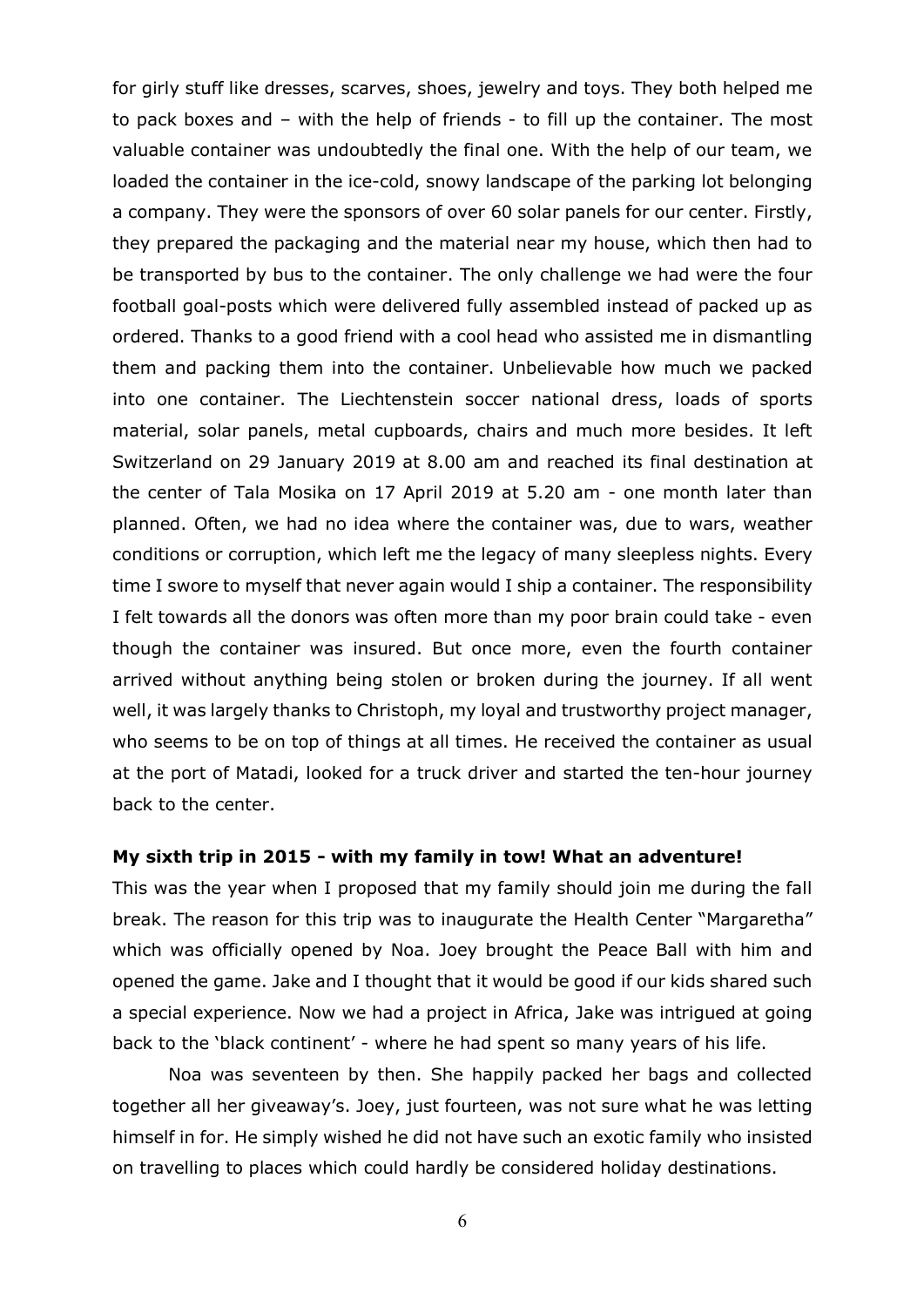We collected large suitcases, which their owners no longer needed. We got vaccinated. We began the task of packing eight suitcases, each weighing twentythree kilos, laden with all kinds of stuff destined for our African project. Then there were our four hand luggage cases containing all our personal belongings. You can imagine how long it took us to check in all our suitcases. People even asked us if we were leaving Switzerland for good.

This trip went a lot more smoothly than what we had expected. Our kids would have had so many justified reasons to complain. But, instead, they emerged from their shells and became an integral part of the team, each one in his or her own way. Noa assisted the teachers and Joey helped arranging the health center and played football with the kids. Speaking French got better from day to day. One day we realized how little it mattered that charging our phones was problematic, that we ate the same food every day, that we had to get up at 6am as the sun was rising - or that we went to bed early because we were exhausted and there was no electricity to give light. In addition, it was very humid. We worked all day, walked on sand and there was no ventilator or air conditioning and not enough water to take a shower every day. Often, we needed to manage our hygiene with only a few liters of water available. That meant first you washed your body, and then used the same water to wash your clothes, then your feet before you went to bed. Finally, at the end of the day, you flush the toilet with the remaining water. It was a good lesson in survival and a unique life-experience for our kids – whatever they might have thought about it at the time!

One day, Joey was carrying a heavy box in his arms. He was stopped by a local boy who told him that it was wiser to carry it on his head, because it would be better for his back. He tried it out and got the hang of it. In the evening, he asked us a question. "How come we don't carry things this way back home? We should learn from the Africans. It was so much easier to carry the box on my head."

Well, Joey had a good point there!

#### **Inauguration day for the "Margaretha" Health Center**

The Health Center "Margaretha" was named after my mum, whose dream had always been to visit Dr. Schweizer. Now it's too late because, due to her asthma, she can't travel to humid countries. We decided that Noa, in her beautiful African dress, would officially open the doors in her name.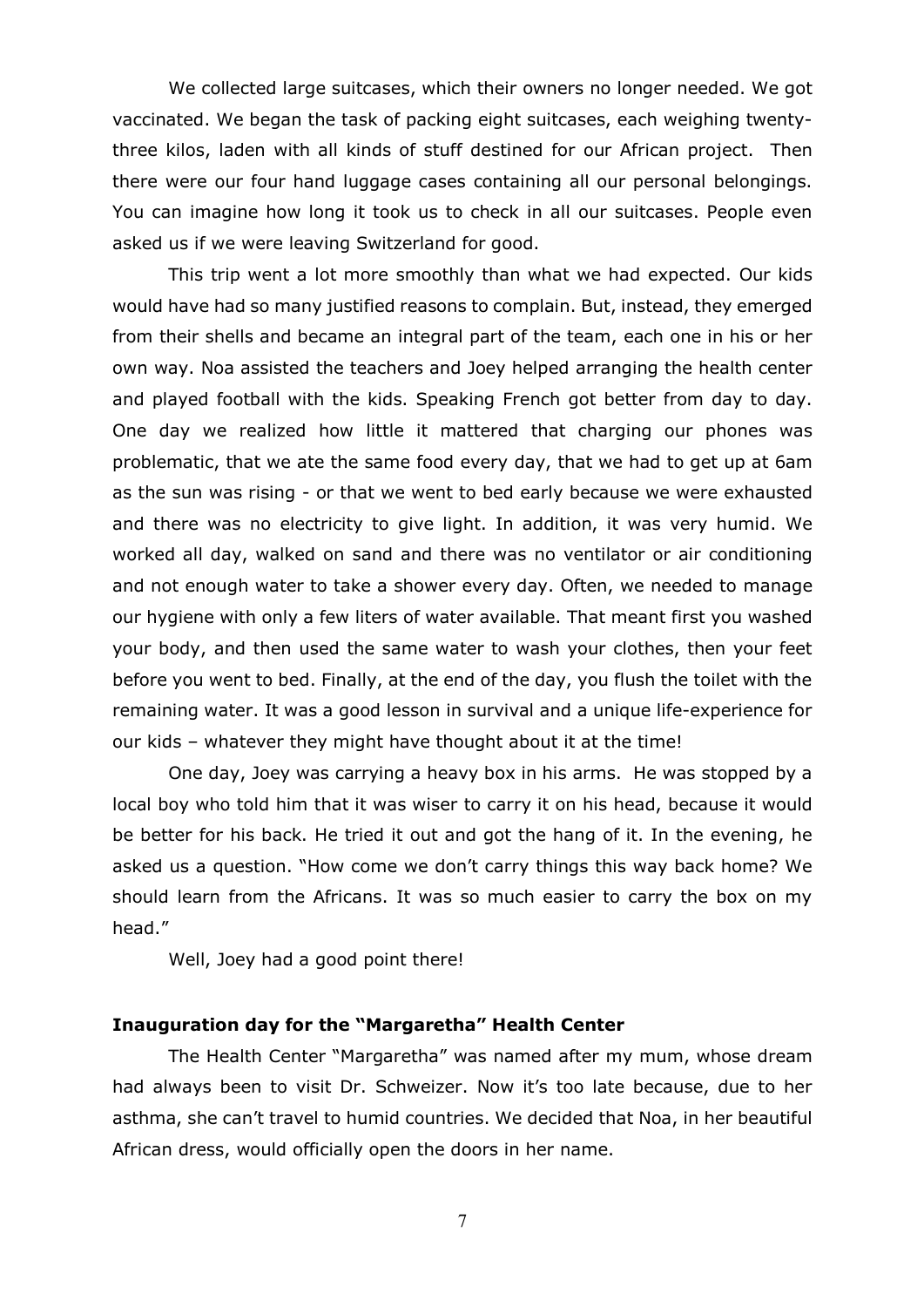Since 2010, we have two doctors in our team who helped us with the building regulations, grants and logistics. The infirmary will offer, from January 2017, on-site medical care to over one thousand people. Until then, the nearest medical facility was seventeen kilometers away.

One way to finance medical care, is through our own health insurance where adults pay a monthly fee of 5 dollars and children 2 dollars. Children who are enrolled at our school will pay 10 dollars per year. Those who cannot yet afford this insurance scheme pay a contribution at each visit. We focus on providing timely paid medical care, which covers the salaries of the staff. We are very happy that two babies were born in this safe environment. Mums and babies are doing well!

#### **My 11th visit - the scariest one.**

This trip had been eagerly awaited since the previous one had been in March 2017. I arrived on my own in May 2019, one month before my daughter's wedding. My agenda had to undergo some changes two days after my arrival, because I was threatened by those very people whom I trusted most when we started the project. It all started with two unknown guys who arrived on a motorbike at our campus. They claimed they were from the Secret Service and that they needed to see my passport. They told me that my visa was not valid and that I needed to go with them to their office. I refused and told them that Christof and I would follow them. But we didn't! We knew something was wrong. I spent several nights in terror of 'their' return. The experience had scared the hell out of me! My fear was made worse because my room was only lockable with a padlock, the bats made an awful noise under the roof and the cricket which leapt freely around my room made me even more jumpy.

Once 'those men' had left, we called my friends in Kinshasa and told them the story. They practically ordered me to hide in their flat in town. We even got protected by the real Secret Service and reported the event to the Swiss Embassy who found such Wild West behavior quite inexplicable. Christoph, my project manager, received threats over the phone. He was told that if he tried to escape, they would seize me at the airport and throw me in jail.

And who was the shadowy figure behind all these very real menaces?

To my surprise and horror, it turned out to be Mr Nshombo, the man with whom we started up the football project. He accused us in March 2017 at the court in Kikonka/Kisantu, claiming that the Tala Mosika Center was his property.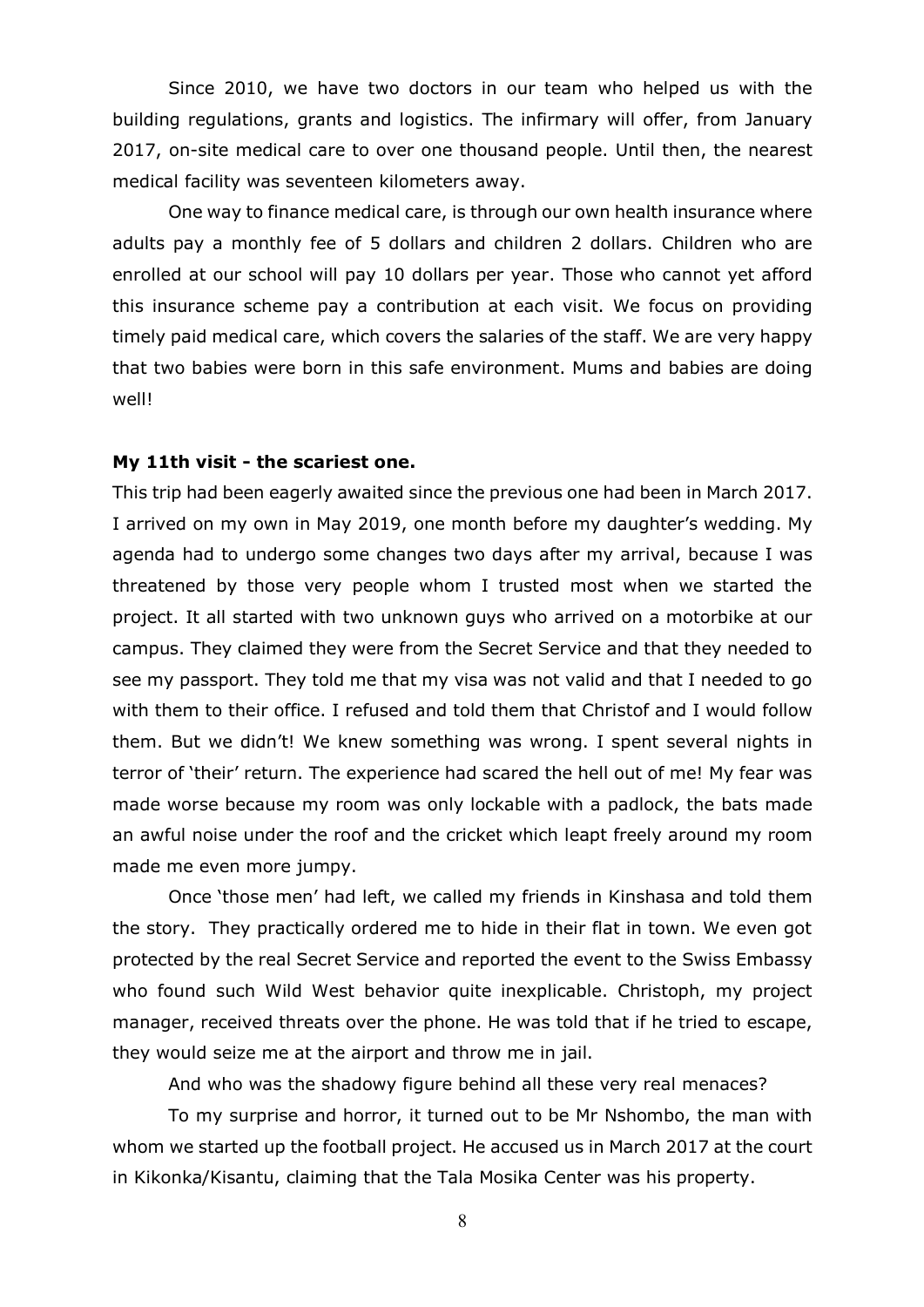The main points of his accusation were as follows:

Firstly, he requested arbitration over the ownership of the plot of land on which our center was built. He wanted the court to rule in his favor, claiming that he should inherit the land from its Swiss owners. He offered no evidence to back up his claim.

Secondly, he demanded that the Congolese State should sequestrate the property and entrust its management to the Catholic Church.

Thirdly, he wanted to expel the entire organization – set up by one Claudia Doron – and make us pay a fine of \$20 000 for his supposed loss of income since 2017, arguing that he could no longer trade from The Tala Mosika Centre.

Together with our local lawyer, Christoph handled the case on behalf of River of Hope and Tala Mosika. He was present in court several times at hearings presenting documents proving that certain individuals were trying to take the center away from us by presenting forged evidence and by fraudulent means. This required a tremendous effort and gave the entire team countless sleepless nights. The same question came up time and time again: "How can someone with whom you have worked in harmony with for seven years, building something solid together, stab you in the back in this manner?". I was told that, unfortunately, this happens frequently, through greed and envy. And that is what I sadly experienced first-hand during my eleventh trip to the Congo in 2019.

#### **The court rules on the three charges:**

Firstly, Mr. Nshombo is not the owner of the concession because as a collaborator, he received money from River of Hope in order to buy the land as he himself confessed in an official report to the Kinshasa public prosecutor's office.

Secondly, he was convicted for attempting to mislead the court by requesting the confiscation of the property of others – added to the fact he was acting against a foreign partner who is sympathetic to the Congolese people.

The third ruling was almost irrelevant, since the Tribunal cannot contradict itself in the light of the first judgments already delivered and because Mr. Nshombo himself had admitted that it was River of Hope who had sent him the money, that there was physical evidence of the money being transferred.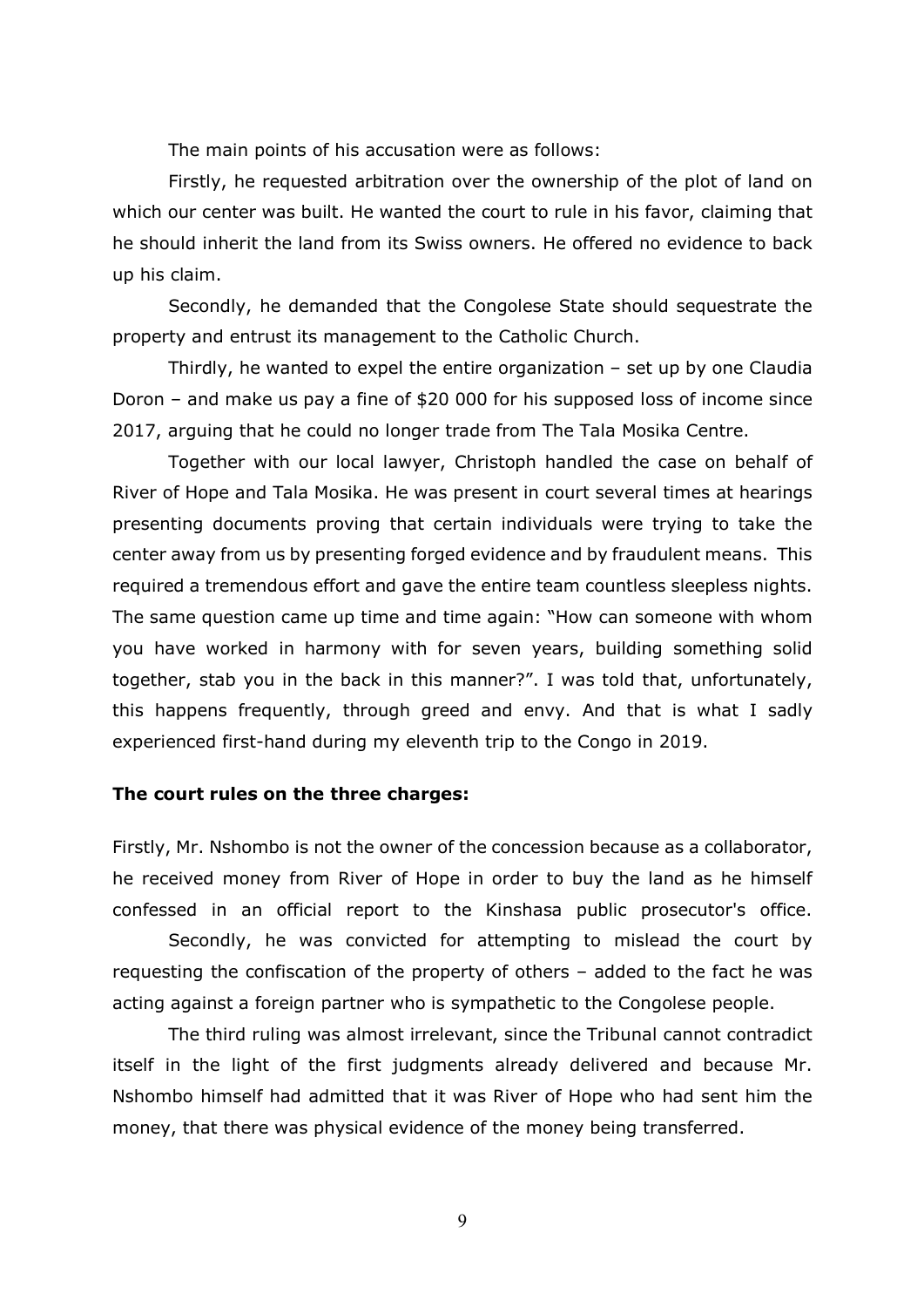Mr. Nshombo was fined \$10,000. He and his team are no longer allowed to set foot in Tala Mosika. In addition, Mr Nshombo and his partners are black-listed at the Swiss Embassy in Kinshasa.

Despite all these disturbances, I had time to visit the Ministry of Gender and Family of the Congolese central government, where I discovered my portrait placed on the wall alongside all the other women who have distinguished themselves through their work in the DRC. I was touched when the minister told me.

On my last day we were escorted by the Secret Service, who accompanied me directly to the Security Director of the Ndjili International Airport. He smoothed our path through the check-in. He gave me his card and said: "You can come back whenever you want, you are one of the investors that the new authorities of the country are looking for."

Never in my life was I so relieved to sit on a plane heading for home. All of a sudden, I felt relief as the fear faded. I was in tears. Had it all been worth the trouble? What if I had never made it to my own daughter's wedding? It did not bear thinking about!

As soon as I landed in Brussels, I saw the a press article on WhatsApp, which described what had happened to me in those last few days.

As soon as I arrived home, I described these events to my family. My son made things quite clear to me:

"Mum, that is the last time you go to the Congo! Do you understand?"

I had to explain to him that I was not threatened by some criminal gang but by a bunch of weak individuals. The Congolese authorities had taken this threat seriously within hours of it happening. They had taken care of my safety. I cannot punish my own team by not returning to them - otherwise those underhand characters would have won.

#### **In every Challenge lies an Opportunity**

With a monumental effort, constant reinforcement and a large dose of patience, we had managed work in harmony with the local population, establish partnerships, and create local jobs through a micro-economic approach. We had helped them kick-start a new life, get them out of the cycle of poverty, malnutrition, and poor sanitation. They had begun to understand that, with a change of mind-set, they can influence their own future. A vital part of this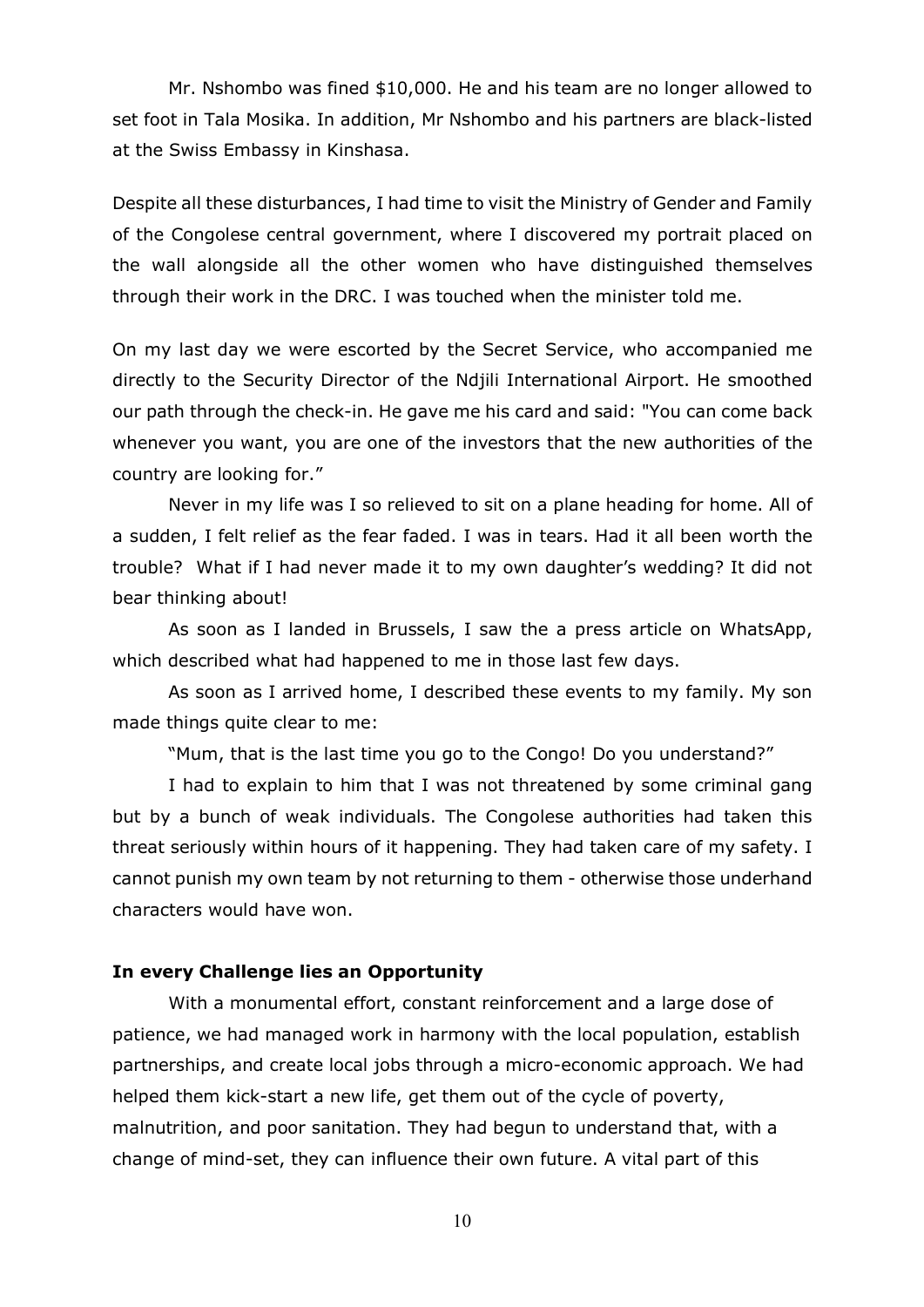development is the education of their children. And although we recently received state recognition, until now, the government has not taken measures to support all our teachers' salaries. Families struggle to survive on a daily basis. We are glad, that the government with the new elected President Tshisekedi in 2019 offers free education to all children but it can only work if the salaries of the teachers are secured.

My goal for our center and the region is to ensure sustainability with the support of local organizations. In addition, the local people need to understand what is at stake and become an active part of their own development with the approach: My ambition for the center is to ensure self-sustainability through the support of local entities, and in order to achieve this, we all need to understand and embrace PEP (Purpose -Energy-Patience)

### **PEP (Purpose - Energy - Patience).**

**1. Purpose** – understand why do we do what we do.

**2. Energy** – they need to have the energy (health and ability) to become a part of their own development

**3. Patience** – Change does not happen overnight, we need more time than what the developed world thinks. Together with the necessary tools, we can take small steps. They allow the locals to succeed, become even more motivated to create a better future for themselves and their family.

We would like to see educational opportunities offered to the village population with the help of local organizations. Certain discussions are already underway.

1. Hygiene - education and sanitation in the villages

2. Education, training in the villages on topics such as: Agriculture, keeping small animals, planned logging for charcoal production, microcredit, etc.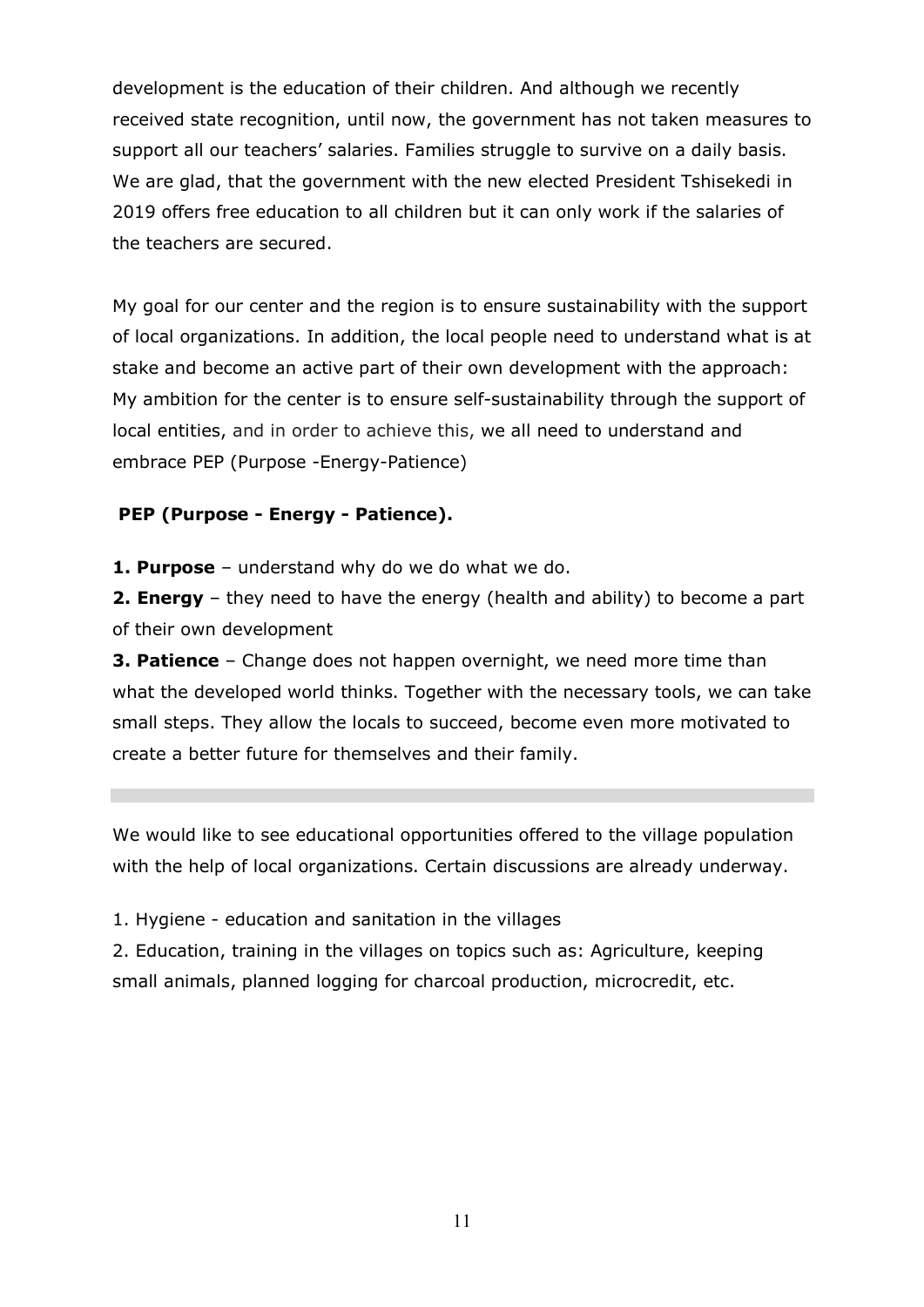## **UN - Agenda 2030 and the 17 sustainable Goals**

**What is our Center «Tala Mosika» in Selo, Kongo Central, DRC doing to achieve them?** We are stimulating the local economy with a micro-economic approach in order to achieve sustainability is already a first success story. It clearly requires a lot of patience, time, training, and discussions with the local people, who are considered vulnerable. There needs to be a rethink, so that they can free themselves from the cycle of poverty with our ongoing assistance. This can only happen when they become partners in their own development.

**1.Poverty:** We are in a very poor region where most people did not go to school. With a micro economic approach, we help them get out of the cycle of poverty by offering literacy programs to adults and creating paying jobs in construction, agriculture and tailoring. Our center has now solar energy and at the same time we run an educational program for electricians so we have professional on place to maintain the solar infrastructure. We plan to put in place cooperatives and Micro-Credits programs.

**2.Hunger:** We run health checks for all our school children (330) to monitor the status of malnutrition. We aim to feed all kids at least once a day, since most of the kids in our region are in a vulnerable situation. Goal is to buy more land and support families to get their farming land and domestic animals through our Tala Mosika program and cooperative. We are also working together with the ministry of Gendre & Family to put a program in place.

**3.Good Health & Well Being:** We have a small health center "Margaretha" and created the Tala Mosika "Health Care insurance" – Mutuelle, where all our staff members are insured. It will soon be accessible to anyone. We are also a stateapproved vaccine center and have a maternity section to ensure that pregnant women do not have to walk 20km before they can give birth in a safe environment. We offer workshops about health and hygiene to kids and adults at school and at our football school.

**4. Quality Education:** We are offering 6 years of primary and 6 years of technical secondary education with about 330 students, and still growing. We are a stateapproved school and accredited by the Diocese of Kisantu. The state was supposed to pay the teacher's salary since 2014, but has failed to do so, which dragged us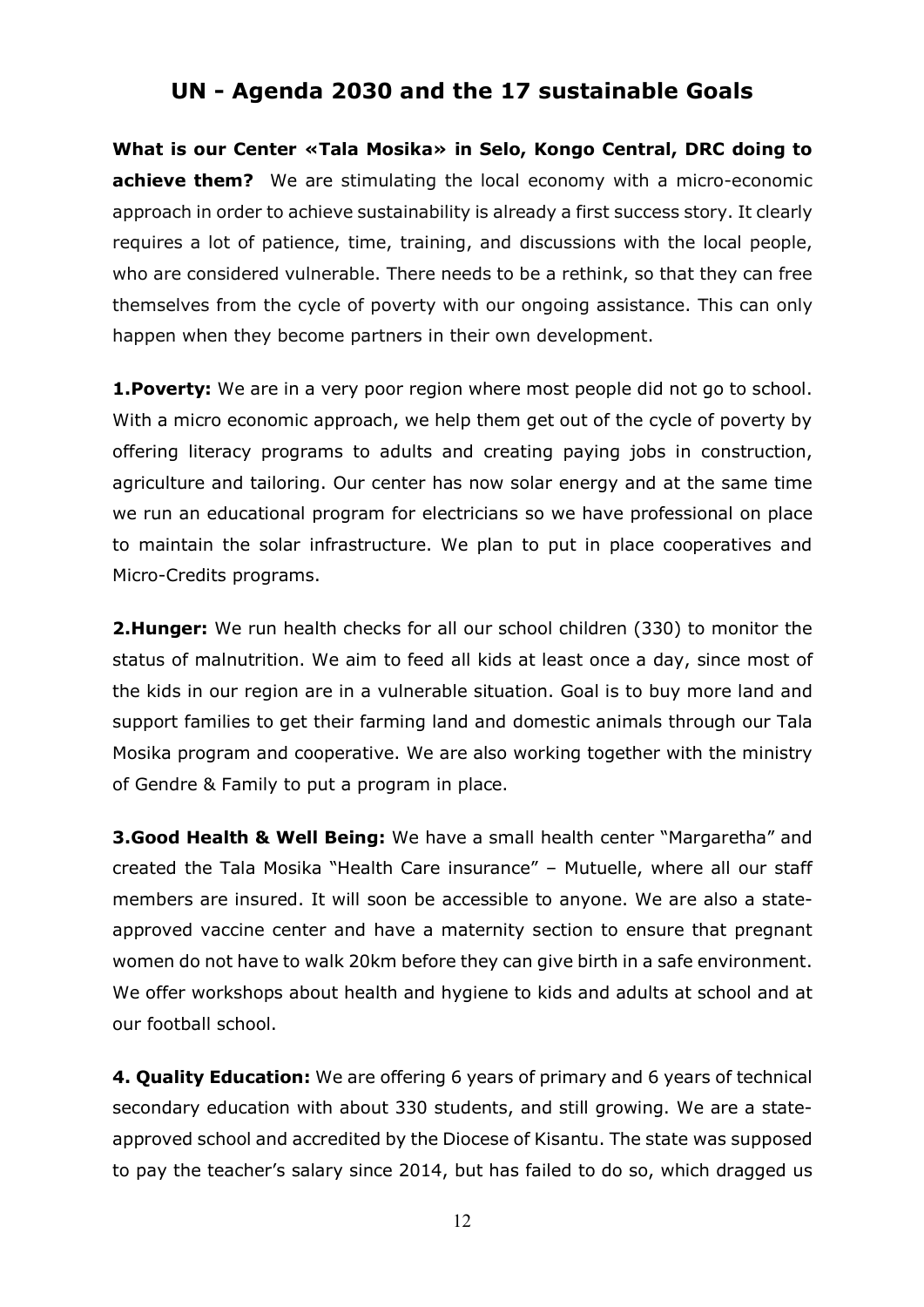in financial difficulties. 5 years later with the new president, the law has changed and Congo fulfills the goal "free education" and also our primary school teachers are payed now. At this stage we still wait for the salary for our secondary school teachers, but we get support from local organizations and the UNDP and hope this problem will be solved very soon. Our future goal is to offer education to all children, with vocational skills in the fields of nutrition, tailoring, electricity & farming.

**5.Gender Equality:** We strive for gender equality, and purposely empower women and girls since the beginning. Any form of violence at our center is not tolerated. Women are actively participating in the running of the center in varied roles: medical, teaching, supervision, cooking, farming, and get equal rights and salaries. Men and women in the village can be a part of our projects. Girls are also member of our football club if parents allow. Since about 6 years we have no child pregnancy anymore.

**6.Clean Water and Sanitation:** We have dug a well and had water for the first time in January 2015, and recuperate rain water, in order to provide enough water for our infrastructure and for all the kids and staff. The goal would be to build another well in the village, which did not happen. We re- forest at and around the center in a small scale. Sanitation and hygiene are integrated workshops at our school, since they use our toilets. Sanitary facilities do not exist in their villages, and parents themselves do not know how important it is. Many kids have seen for the first time a toilet at our center. With Ebola, Typhoid Fever and now COVID-19 we are enforcing hygiene as good as we can. Since 2020 we have severe issues with water and also a lack of clean water so that we to some cases of Typhoid and other bacterial disease in the village. We make now a new solar powered well at the center so we can supervise it.

**7. Affordable and clean energy:** The next electrical source is 17km away. At the beginning we relied on daylight from 6am-6pm, and the a power generator in some cases. We implemented in 2019 a sustainable solar project for our center and a 4- year vocational program. Light and electricity is essential to education and development. In summer 2020 during the COVID-19 lockdown our first badge of 5 Highschool students could prepare for the final exam at our center with the online program provided by the state. All our first 5 student succeeded – we all felt so proud of what we achieved with joined forces.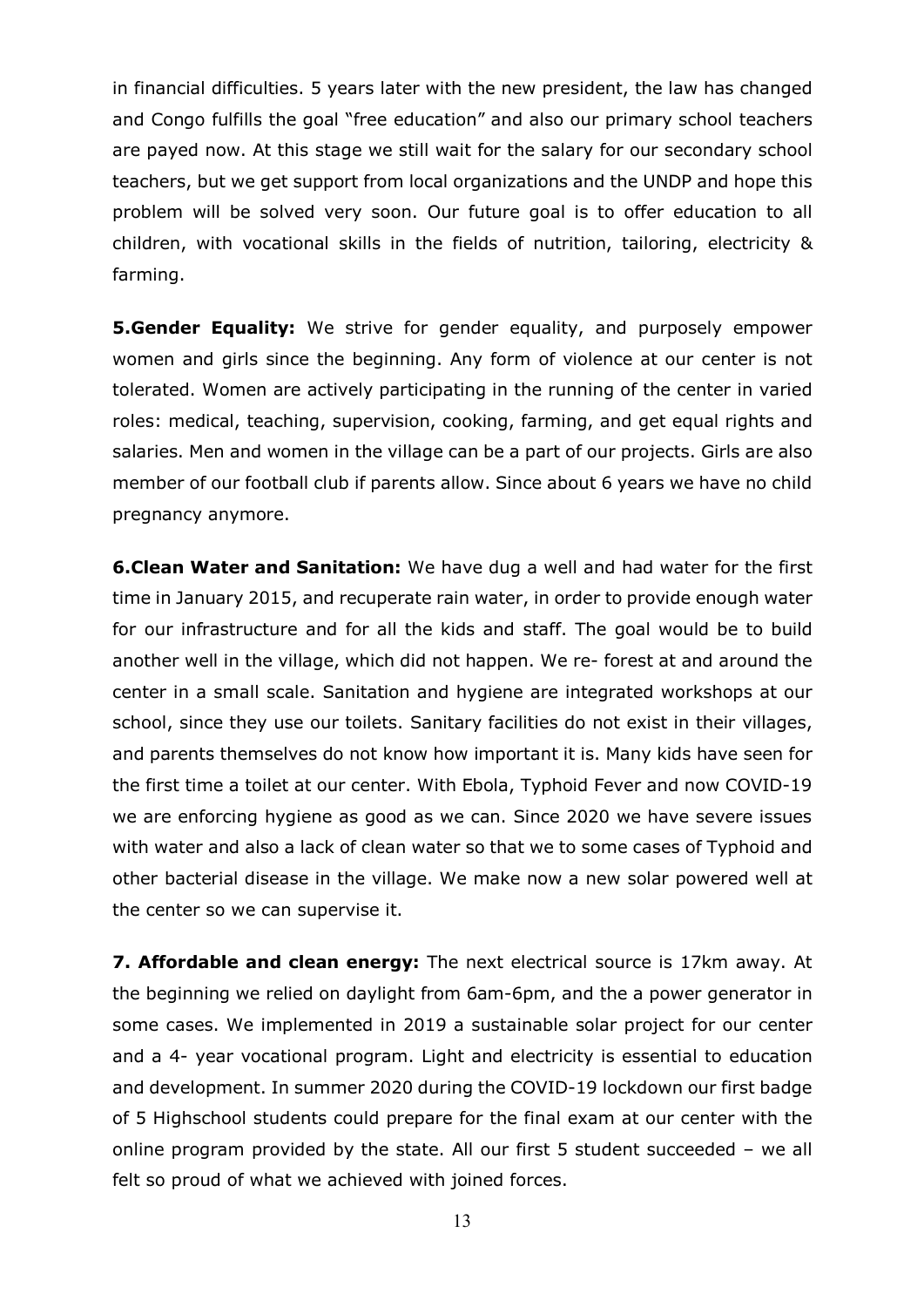**8. Decent Work & Economic Growth** we ignite the economy in a very vulnerable region with small steps that achieve a steady growth. We create jobs and encourage entrepreneurship in collaboration with the bank FINCA who offers financial services in the village. Through football, we reach kids and teenagers living remotely, and can ensure that they receive an education & vocational training.

**9. Industry, Innovation and Infrastructure:** Since 2015, we built a health care center, dining room and kitchen for a 100 people; classrooms, offices, two boarding rooms for children and staff members, converted two containers into a snack bar and shop and built a FIFA-size football field. We have running water and solar power. This center was important to strengthen the region. The bank FINCA provides financial services and soon affordable micro credits.

**10. Reduced Inequalities** We promote and empower families to get strong. We work with people who want to change their lives, irrelevant of gender, origin, race, disability or religion. As a member of the "National Children Football Alliance" we support the play between poor and rich, white and black, girls and boys and people with different nationalities and religions.

**11. Sustainable Cities and Communities:** Our center is in Selo, on the main road N1, between Kinshasa and Matadi (main harbor). The area is neglected by the state, schools and health services are shutting down, due to the lack of support by the government. The area is very poor, people are not educated to make a change by themselves. With the construction of our center, we can offer the entire infrastructure needed by a community and now we feel how slowly local organizations appreciate what we have done until now, stand up for us and want to help. Without them it will not work.

**12.Responsible Production and Consumption:** With great efforts, constant repetition, and a large dose of patience, we work with the local and vulnerable population, establish partnerships, and train them to efficiently use the available natural resources. They start to understand that with a change of mind-set they can influence their own future. A vital part of this development is of course ongoing education.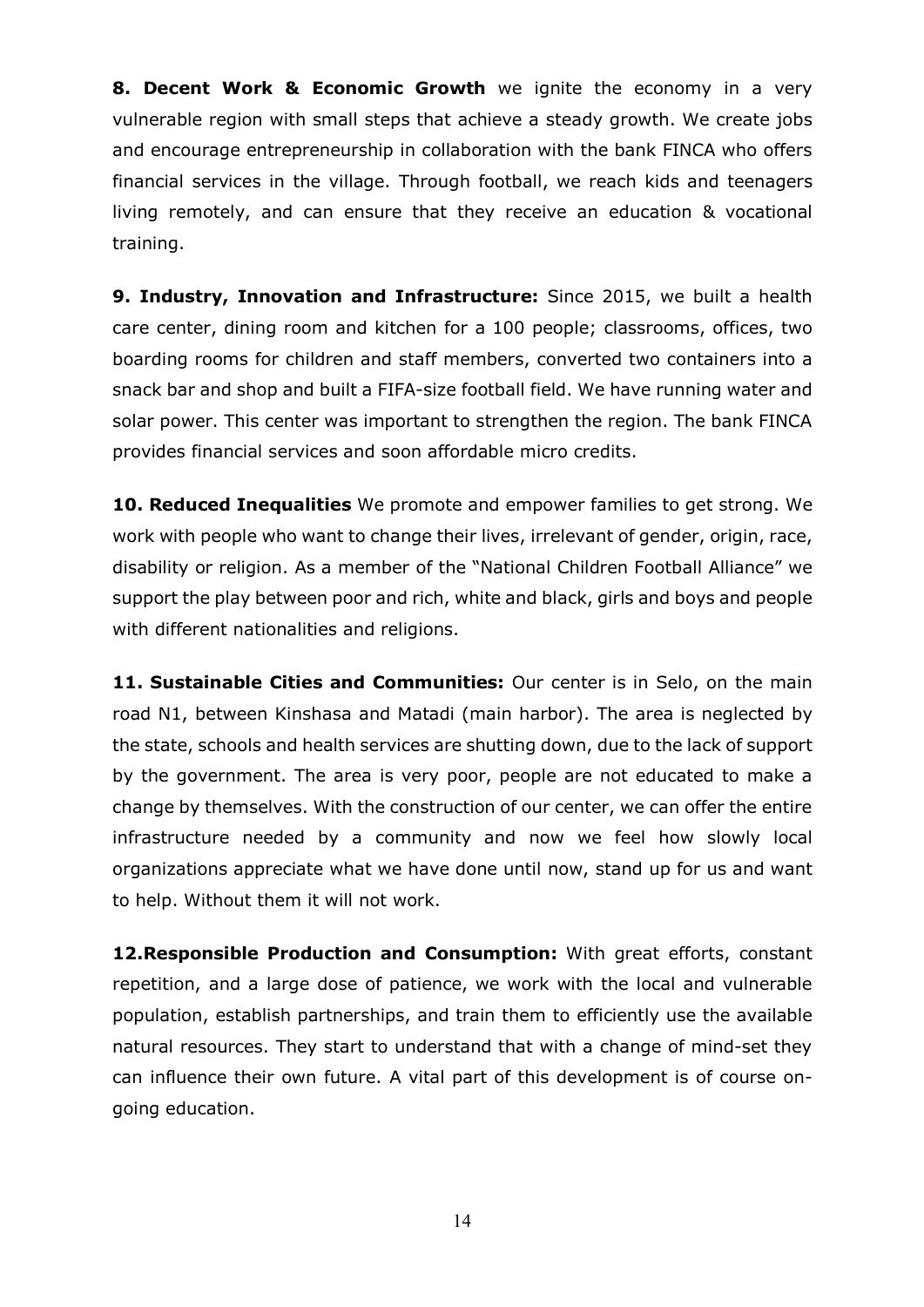**13. Climate in Action:** The 5 acre of land we bought was completely deforeste. We planted over 1000 trees on our site which changed the ecosystem, biodiversity and the climate. The area was known to be deforested during the last 30 years.

### **14. Life below water** – not applicable for us

**15.Life and Land** Deforestation is a big topic in our region since the local population burns down trees and bushes to make charcoal – as the only business they knew until now. Through education, we have designed areas for reforestation. We planted over 1000 trees with our students in vocational training, and adults from the village.

**16. Peace and Justice:** At our center we do not tolerate any kind of violence amongst adults or towards children. Our philosophy at is to include staff members in the decision-making process. This is not how it usually works in Congo, but in 2017, I ran a one-day Workshop on the topic of "Where is the center now, and where will we go", with all staff members. Together we designed our future. The outcome was a very positive, even though they it was new to them that an entire team sits together, no matter what position they are holding. It looks like since the new President Tshisekedi came to office in 2019, things are getting better.

**17.Partnerships for the Goals:** For financial resources we collaborate since the beginning with foundations and institutions from Europe. This allowed us to build the Center, get support and profit from the knowledge transfer. Important is now, that more and more local institutions take over and make sure that this Center continues to grow. Only then we have achieved our goal.

| River of Hope: | www.ariverofhope.org                             |
|----------------|--------------------------------------------------|
| Tala Mosika:   | https://tala-mosika.jimdofree.com                |
| Press          | https://www.ariverofhope.org/media/              |
| TV & Radio     | https://www.ariverofhope.org/media/movies-radio/ |
| Award          | https://www.epm-global.ch/media/awards-feedback/ |